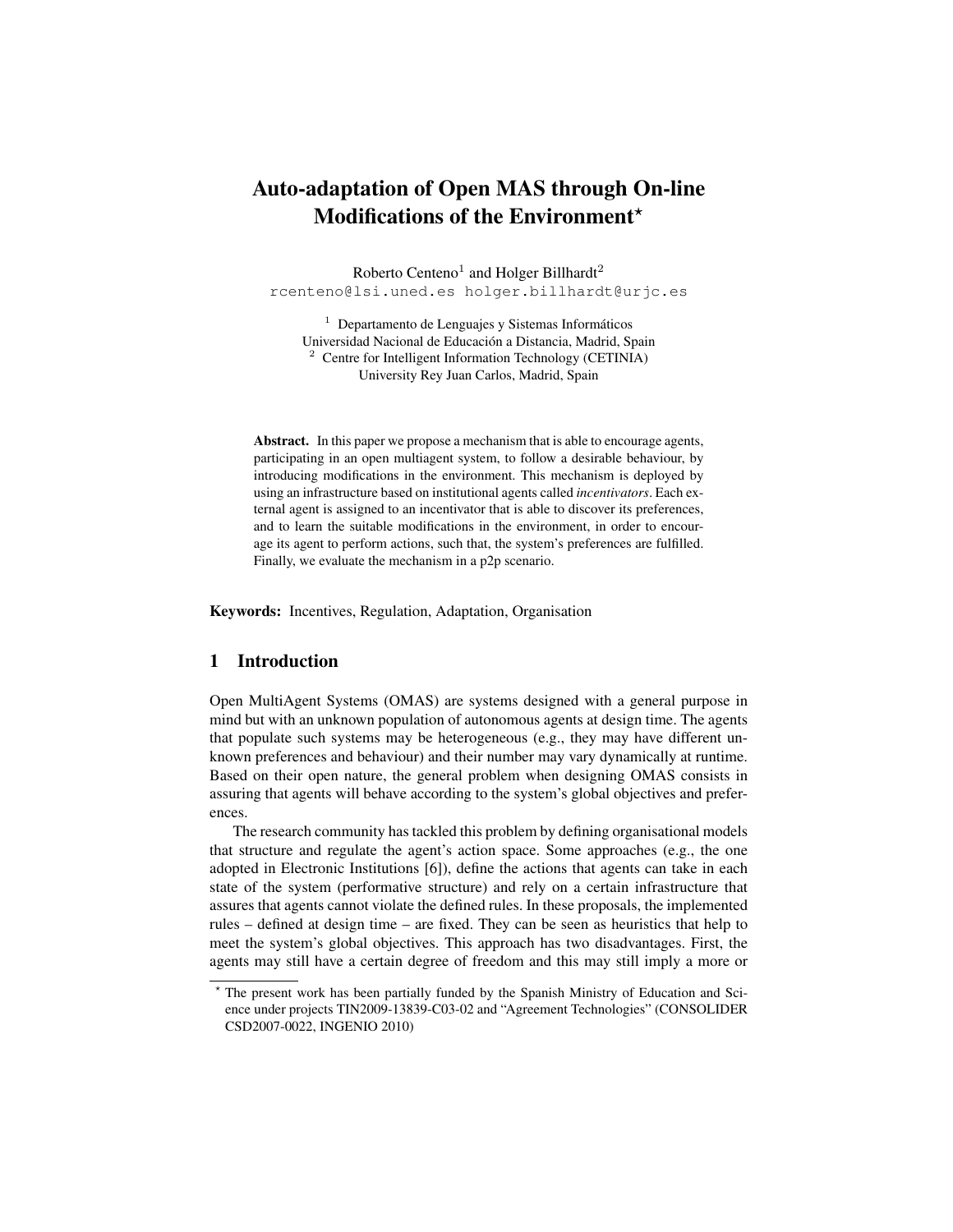less efficient completion of the systems overall objective. Second, the fixed nature of predefined rules may imply less flexibility in certain unforeseen situations. This may occur especially in highly dynamic and complex systems.

Alternative approaches (e.g., OMNI [4]) deal with this problem. They also define the valid actions in terms of norms, but agents are able to violate such norms [4]. In order to avoid violations those approaches rely on penalties/rewards and implement violation detection mechanisms. However, a new problem may emerge, what happens if the current population of the system is not sensitive to the defined penalties and rewards?

In our opinion, in (norm based) OMAS it is hard to specify a good set of norms at design time. It may not be clear whether the proposed punishments/incentives have the desired influence on the agents nor whether the specified norms may actually effect the global utility in a positive way. Addressing the aforementioned problems, we propose to endow OMAS with a mechanism that tries to induce agents at each moment to act in a way that is appropriate from the point of view of the global utility of the system. The work is inspired by the theory "Economic Analysis of Law", proposed by R.A. Posner in [13]. In this work the author analyses normative systems from an economic point of view. He focuses on the effects of norms in terms of outcomes on both, the behaviour of individuals and the society as a whole. Assuming that individuals are rational, norms are actually incentives that may induce agents to act in a certain way and this, in turn, may have a certain effect on the society. Following these ideas, we propose an adaptive incentive mechanism that:  $i$ ) is able to identify the appropriate agents' actions from the systems point of view, *ii)* estimates agents' preferences, and *iii)* induce agents to act in the desired way by modifying the consequences of their actions.

The paper is organized as follows, Section 2 provides basic definitions and assumptions. Our approach is presented in Section 3. Section 4 describes the experimental validation we have carried out in a p2p scenario. Section 5 puts forward some related work. Finally, Section 6 gives some conclusions and points out lines of future work.

# 2 Definitions and Assumptions

We model an agent participating in a open multiagent system (OMAS) as a rational utility maximizer defined as a tuple  $\langle S, g, U, t, s_0 \rangle$ ; where S is the set of internal states of the agent ( $s_0$  is the initial state);  $g : \mathcal{X}' \times \mathcal{S} \to \mathcal{S}$  is the agent's state transition function<sup>3</sup> that assigns a new internal state to the current state and a partial observation of an environmental state  $x' \in \mathcal{X}'$ ;  $\mathcal{U}: \mathcal{S} \to \mathbb{R}$  is the utility function that assigns a value to each possible internal state; and  $t$  is the agent's decision function such that  $t : S \to A$  follows the principle of maximising the expected utility (MEU). That is,  $t(s) = argmax_{a \in \mathcal{A}} eu(a, s) = argmax_{a \in \mathcal{A}} \sum_{s' \in \mathcal{S}} \mathcal{U}(s') \cdot \overline{P_s}(s'|s, a)$ , where  $\mathcal{A}$  is the set of possible actions;  $eu(a, s)$  is the expected utility of performing the action a in the state s;  $\mathcal{U}(s')$  is the utility of the state s' estimated by the agent; and  $\overline{P_s}(s'|s, a)$  is the agents' estimate, at state  $s$ , of the probability that state  $s'$  will occur when executing action a in state s.

 $3$  In this work we assume that agents have a partial but perfect observation of the environment.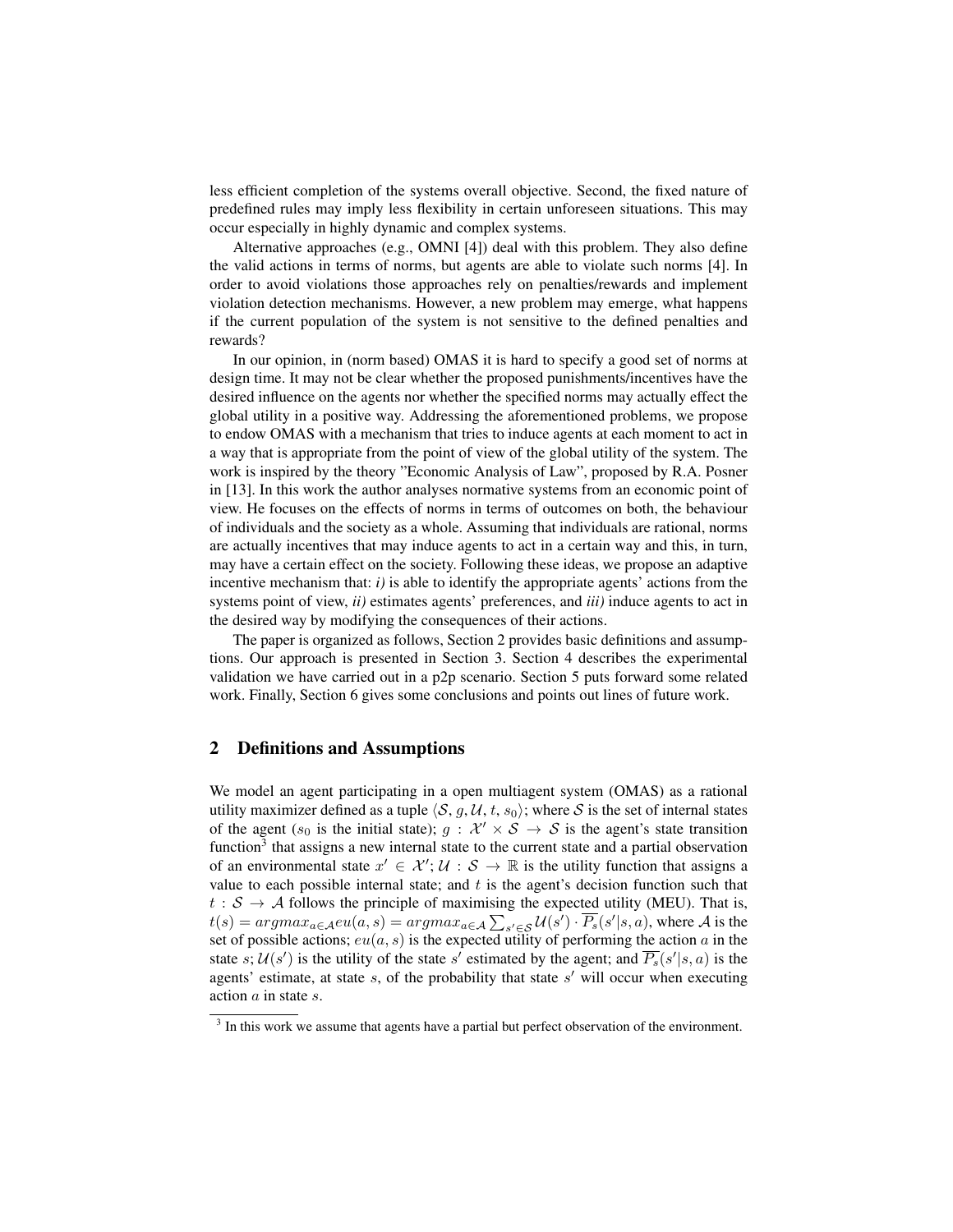Agents participate in an OMAS that specifies the environment in which they carry out their activities. An OMAS is modelled as a tuple  $\langle Aq, \mathcal{A}, \mathcal{X}, \Phi, \varphi, \mathcal{U}, x_0 \rangle$ ; where  $\mathcal{A}g$  is a set of agents,  $|\mathcal{A}g|$  denotes the number of agents in the system;  $\mathcal{A}$  is a possibly infinite action space that includes all possible actions that can be performed in the system; X is the environmental state space;  $\Phi : \mathcal{X} \times \mathcal{A}^{|\mathcal{A}g|} \times \mathcal{X} \to [0, 1]$  is the OMAS transition probability distribution, describing how the environment evolves as a result of agents' actions;  $\varphi : \mathcal{A}g \times \mathcal{X} \times \mathcal{A} \rightarrow \{0,1\}$  is the agents' capability function describing the actions agents are able to perform in a given state of the environment (*physical* restrictions);  $\mathcal{U}: \mathcal{X} \to \mathbb{R}$  is the utility function of the system that assigns a value to each environmental state; and, finally,  $x_0 \in \mathcal{X}$  stands for the initial state.

OMAS are usually designed with a general purpose in mind – the global objective of the system. This objective is represented by means of preferences which are captured by the utility function  $U$  of the system. From the point of view of the designer, the problem consists of how to optimise the global utility of the system assuming that agents will try to optimise their own individual utilities. In order to do this, the agents' behaviour may be influenced by endowing the system with some kind of organisational mechanisms[2]. In particular, in this work we focus on incentive mechanisms.

Our notion of "incentive" is slightly different to the usual consideration of incentives to be something positive. In our work, we consider that incentives are modifications of the environment that have the aim to make a particular action  $a$  more attractive than other alternatives  $\{b, \ldots\}$  and such that a rational agent would decide to take a. This can be done either by making action  $a$  more attractive or by making the alternatives less attractive. In the framework of the given definitions above, an incentive mechanism is a function  $\varUpsilon_{inc} : \mathcal{X}' \to [\mathcal{X} \times \mathcal{A}^{|\mathcal{A}g|} \times \mathcal{X} \to [0, 1]]$  that taking into account its partial view of the environmental state, changes the transition probability distribution  $\Phi$ of an OMAS. The rationale behind this definition is that changing the consequences of actions may produce variations in the expected utility of agents. Therefore, they would change their decisions accordingly to the new consequences. We say that an incentive mechanism is *effective* if its implementation implies an improvement of the utility of the system  $U$ .

We make the following assumptions:

### Assumption 1 *The action space in the system is finite.*

Assumption 2 *the environment of a system can be discretized by a finite set of attributes:*  $\mathcal{X} = \{X_1, \ldots, X_n\}$ . An environmental state  $x_i \in \mathcal{X}$  can be modelled as a set *of tuples*  $x_{i,j} = \langle attribute, value \rangle$  *assigning a value to each attribute. The incentive mechanism has permission to modify the values of at least some of those attributes.*

Assumption 3 *agents have multi-attribute utility functions ([10]) defined over some attributes of the environment. The attributes are additively independent. That is, the utility function can be expressed as:*  $\mathcal{U}(s) = \sum_{n=1}^n$  $j=1$  $w_j \cdot u_{i,j}$  where  $u_{i,j}$  *is the utility of the attribute*  $x_{i,j}$  *perceived in the state s and*  $w_j$  *is the weight of attribute*  $X_j$ *. Their preferences do not have to be aligned with the preferences of the system.*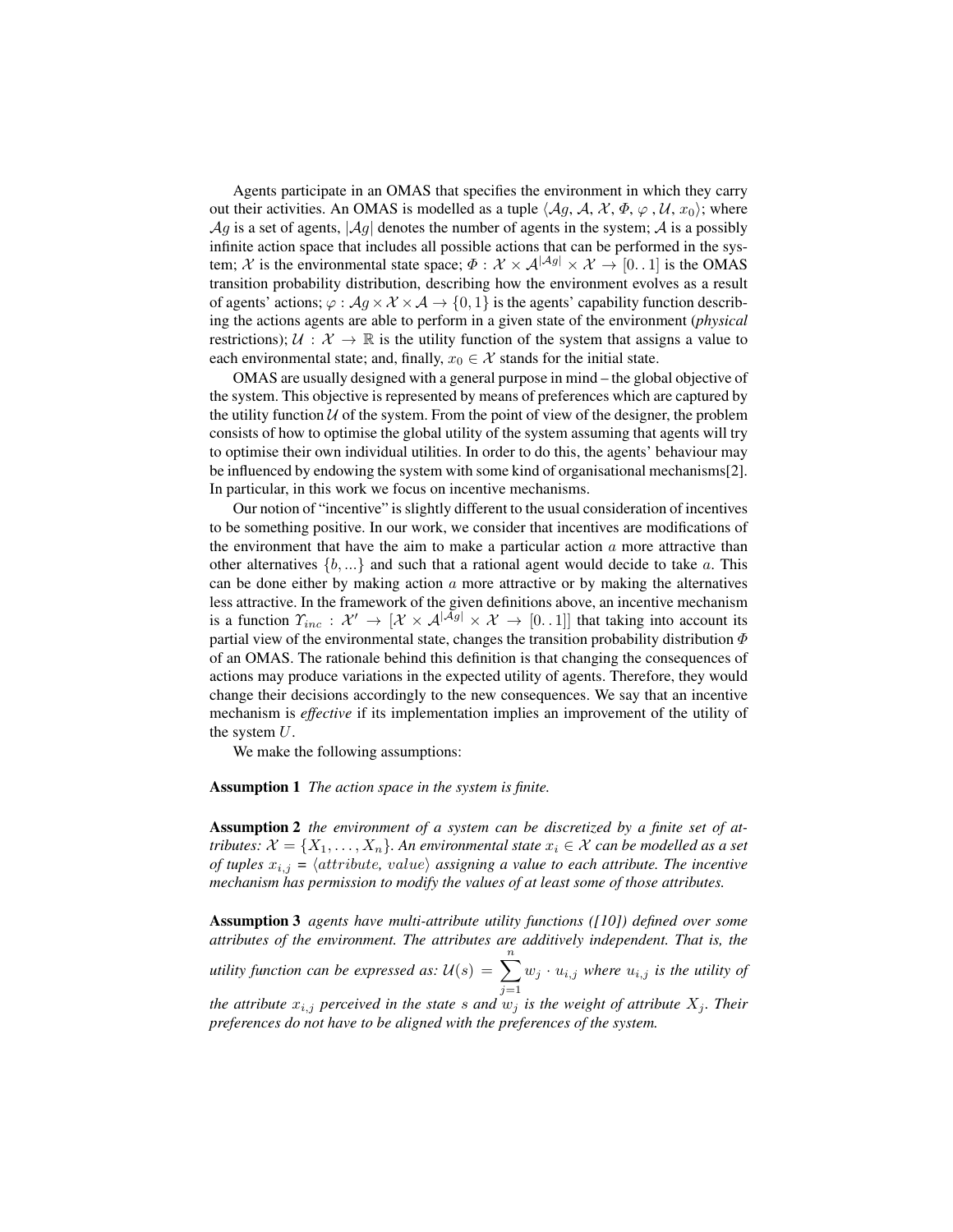Assumption 4 *The global utility function of the OMAS is a multi-attribute utility function over the attributes that define an environmental state and where attributes are additively independent.*

# 3 Effective Incentive Mechanism

The proposed incentive mechanism accomplishes two basic tasks: *i)* selecting the actions to be promoted in order to improve the global utility of the system; and *ii)* performing the required changes in the environment in order to make the desired actions more attractive for the agents.

Whereas in standard normative approaches both tasks are solved at design time (by specifying norms), we propose to solve them at runtime. We use learning algorithms that allow to adapt the incentive mechanism to the current agent population as well as to possible changes in the environment.

Similar to the use of an infrastructure in other organisation-based multi-agent systems for regulating the interactions between external agents and the system (e.g., in AMELI in Electronic Institutions [7]), we propose to deploy the incentive mechanism as an infrastructure. We propose to endow an OMAS with institutional agents, called *incentivators*, in charge of implementing the functionality of the incentive mechanism for a particular agent. That is, each external agent is assigned to an incentivator that aims to discover agent's preferences, as well as, to learn how to stimulate it by modifying the consequences of its actions. Furthermore, incentivators can communicate with each other allowing them to coordinate their actions.

### 3.1 Discovering Agents' Preferences

The action selection mechanism of rational agents is based on an ordering over actions, in terms of expected utility. In order to induce such agents to perform a certain action, an incentive mechanism could either modify the consequences of that action in such a way that the resulting state is more attractive, or it could modify the consequences of the rest of the actions in order to make them less attractive. If the agent's preferences are known, this becomes a relatively easy task. However, in open systems, agents' preferences are unknown and, thus, have to be discovered.

One approach to preferences elicitation is either to ask agents a set of questions regarding their preferences. Based on the identified preferences, the utility functions can be estimated [1]. However, this approach has obvious disadvantages, especially in non-collaborative domains, e.g. agents could lie giving their answers. Alternatively, we propose to use a non-intrusive approach where each incentivator discovers its agent's preferences by observing its behaviour in response to given incentives. The characteristics of the discovering process are: *i)* it is a learning process; *ii)* it is independent, i. e., the incentivator does not require to coordinate with any other incentivator; and *iii)* the incentivator receives an immediate local reward, i. e., whether the agent reacts to the modifications in the environment or not. With these characteristics in mind, Q-learning with immediate rewards and  $\epsilon$ -greedy action selection [15] has been chosen as mechanism to carry out this task. In each step, each incentivator selects the most promising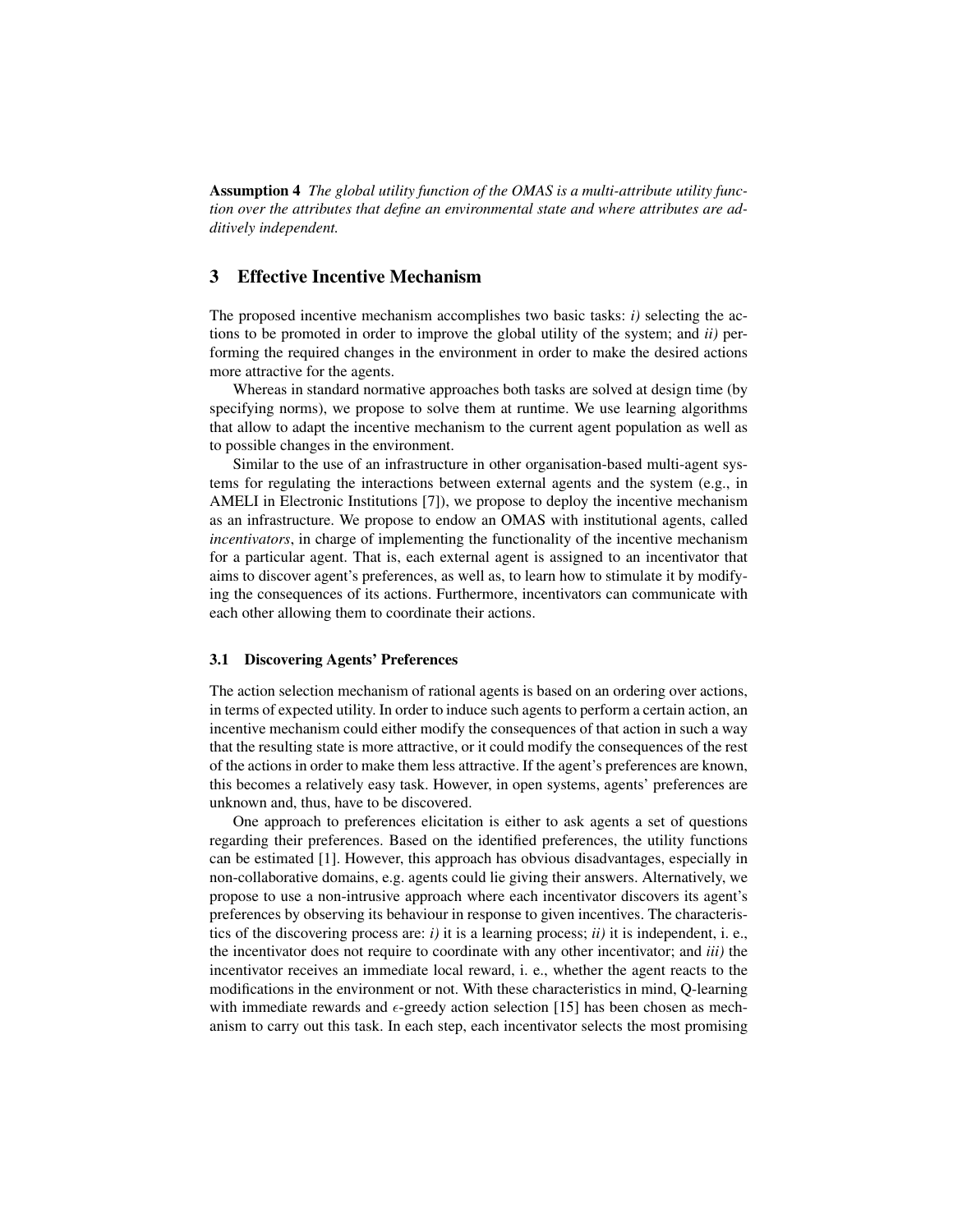attribute to modify and a value for this attribute, applies the changes, observes its agents reaction and modifies the q-values for attributes and values accordingly.

For the sake of simplicity, the process has been split up into two different but related learning process. On one hand, the incentivator has to discover the attributes that affect an agent's utility function, and, on the other hand, it has to identify the required values of these attributes in order to make an agent change its mind.

Learning the attributes that influence agents' behaviour In the scope of Q-learning, the action space  $Z_i$  of the incentivator for agent  $ag_i$  is composed of the attributes the incentivator is authorised to modify in the system. More formally:  $Z_i \subseteq \{X_1, \ldots, X_n\}$ , where  $X_i$  are attributes belonging to the environmental state of the system. Thus, when the incentivator takes the action  $z_{i,j}$  this means that the attribute  $X_j$  is modified. After that, it receives a reward that rates that action, and the action-value function estimation is updated as follows:

$$
\mathcal{Q}_{t+1}(z_{i,j}) = \mathcal{Q}_t(z_{i,j}) + \alpha \cdot [\mathcal{R}_t(z_{i,j}) - \mathcal{Q}_t(z_{i,j})]
$$
(1)

where  $\alpha$  is the learning rate and  $\mathcal{R}_t(z_{i,j})$  the reward. As we said before, the idea is to discover an agent's preferences by observing how it reacts to the modification proposed. Thus, an action is rated positively if the external agent performs the action the incentivator wanted to, and negatively if not. This is captured by using the following reward function:

$$
\mathcal{R}_t(z_{i,j}) = \begin{cases} +1 \text{ if agent performed the action} \\ -1 \text{ i.o.c.} \end{cases}
$$
 (2)

Besides, in order to explore new attributes, a random selection is made with small probability  $\epsilon$ , and the highest q-value attribute (*greedy* action) is exploited (chosen in the next step) with probability  $(1 - \epsilon)$ .

Learning the values of attributes The next step in the learning process is to learn the most effective value of the attribute selected. The characteristics of this problem are the same as the attribute learning process. Again, Q-learning with immediate rewards and  $\epsilon$ -greedy action selection is used. In this case, the action space  $Y_{i,j}$  of the incentivator for agent  $ag_i$  depends on the attribute  $X_i$  selected previously by the attribute learning algorithm. It is composed of the different values that  $X_j$  may take. Formally:  $Y_{i,j}$  =  ${value \in \left[ value_{X_j}^{min}, value_{X_j}^{max} \right]}$ , where *value* stands for the set of different values the attribute  $X_j$  may take<sup>4</sup>. As update and reward functions we use the same formulae as before (equations 1 and 2).

Combining both learning phases, in each step an incentivator proposes a modification – a new value for a pair  $x_i^* = \langle attribute, value \rangle$ . Over time,  $x_i^*$  eventually converges towards a pair that influences the behaviour of agent  $a g_i$ .

<sup>&</sup>lt;sup>4</sup> This approach requires the set of values to be discrete. In case it is continuous, it should be discretized previously.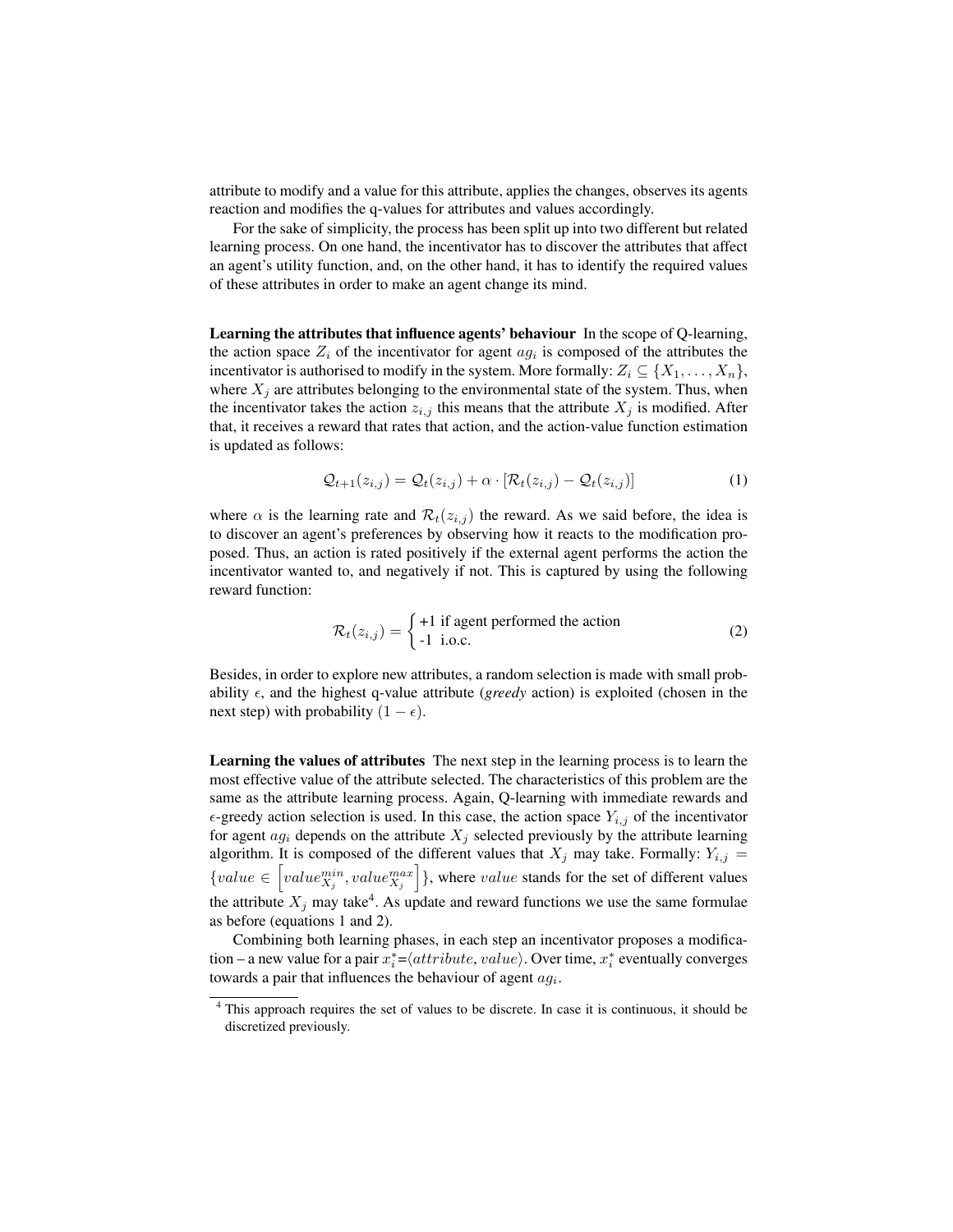### 3.2 Identifying desirable actions

As we have introduced previously, the incentive mechanism has to decide which actions should be incentivized in order to improve the system's utility. In scenarios where the outcome of the action performed by an agent does not depend on the actions taken by others, these actions could be determined locally. However, in many common situations the outcome of an action depends on the joint action of all participating agents. In order to account for this fact, all incentivators should work as a team so as to coordinate the actions to be promoted. The main problem in order to carry out such a task is that incentivators have just a local view of the system – the result of the action performed by "their agents".

Therefore, this task should have the following capabilities: *i)* learning a joint action in a cooperative way; *ii)* dealing with the lack of information about the actions taken by other members of the team; and *iii)* dealing with immediate local rewards. With this in mind, incentivators are endowed with a reinforcement multiagent cooperative learning algorithm that updates the action-value function estimation with the typical Q-learning function (equation 1). As reward function we use the global utility, that is calculated by aggregating the local rewards through a gossip-based algorithm.

Incentivator's action space The first issue that needs to be addressed, is determining the action set of an incentivator in this learning task. It is composed of the set of actions its agent  $(aq_i)$  can take in the current situation, combined with the attribute modification selected by the attribute learning algorithm described earlier. Formally:  $V_i \subseteq \{\emptyset, \beta_{i,1}, \ldots, \beta_{i,n}\}\;$  where  $\emptyset$  is the skip action; and  $\beta_{i,j} = \langle a_{i,j}, x^*_{i,j} \rangle$ , where  $a_{i,j}$ stands for an action agent  $ag_i$  can perform in the current situation; and  $x_{i,j}^*$  is the attribute modification selected as result of the learning process explained in 3.1. When an incentivator takes the action  $\beta_{i,j}$ , this means that the action  $a_{i,j}$  should be made more attractive by modifying its consequences through a change of the  $\langle attribute, value \rangle$  pair  $x_{i,j}^*$ . The action  $\emptyset$  means that none of the actions will be promoted (e.g. no parameters of the environment will be changes).

**Calculating the reward** After taking an action ( $v_{i,j} \in V_i$ ), the incentivator *i* receives a reward that rates such an action, and the action-value function estimation is updated by using the corresponding formula (equation 1). This reward is calculated as follows:  $\overline{\mathcal{R}_t(v_{i,j})} = \overline{\mathcal{U}}_i(x)$ ; where  $\overline{\mathcal{U}}_i(x)$  is the incentivator's estimation of the global utility in the environmental state  $x$  reached after the last step. Since an incentivator has only a local view of the system, it can calculate  $\overline{\mathcal{U}}_i(x)$  only based on its local perception of the environment<sup>5</sup>. In order to take into account the actions taken by other incentivators, it should transform its local estimation into an estimation of the global utility. Based on the assumption of additive independence of the attributes in the system's utility function, the global utility can be estimated by aggregating the local utility estimations of all incentivators. In order to perform this task, each incentivator is endowed with the gossip-based aggregation algorithm presented in [9].

<sup>5</sup> We assume that incentivators know the system's utility function.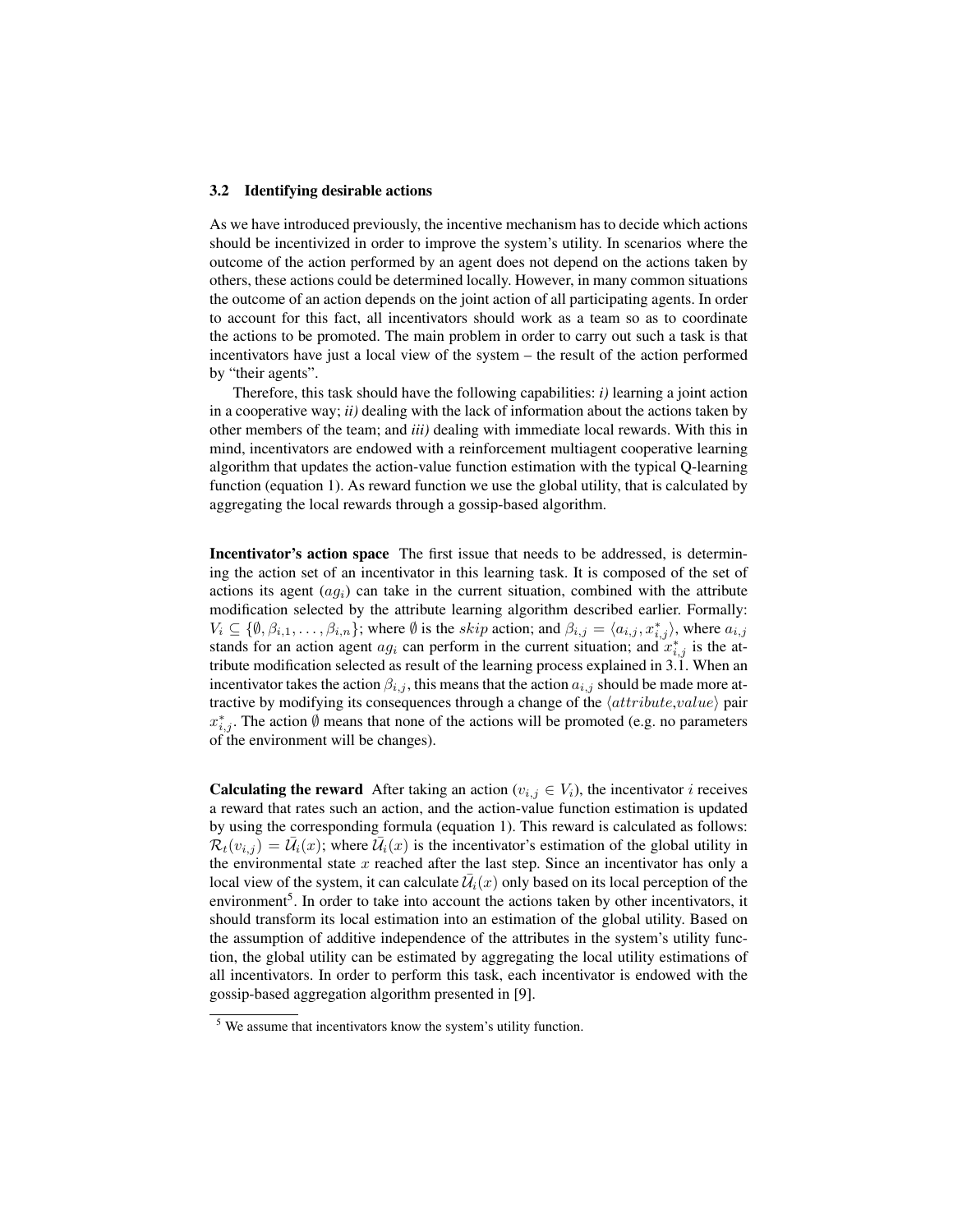a) active thread do once each  $\delta$  time steps  $j \leftarrow getIncentivator()$ send  $\mathcal{U}_i(x)$  to j  $\bar{\mathcal{U}}_i(x) \leftarrow receive(i)$  $\overline{\mathcal{U}}_i(x) \leftarrow update(\overline{\mathcal{U}}_i(x), \overline{\mathcal{U}}_i(x))$ b) passive thread loop  $\bar{\mathcal{U}}_j(x) \leftarrow receive(*)$ send  $\bar{\mathcal{U}}_i(x)$  to sender( $\bar{\mathcal{U}}_j(x)$ )  $\mathcal{U}_i(x) \leftarrow update(\mathcal{U}_i(x), \mathcal{U}_j(x))$ end loop

Table 1. Gossip-based algorithm executed by an incentivator

 $\mathbf{w}$ of the system, which is calculated by aggregating the local rewards of the local rewards the local rewards of the local rewards of the local rewards of the local rewards of the local rewards of the local rewards of the lo  $\mathcal U$  $\mathbf b$ action space is composed of the set of actions its agent (agi) can be set of agent (agi) can be set of agent (agi) can be set of a composed of  $\alpha$  $\frac{1}{\sqrt{1-\frac{1}{\sqrt{1-\frac{1}{\sqrt{1-\frac{1}{\sqrt{1-\frac{1}{\sqrt{1-\frac{1}{\sqrt{1-\frac{1}{\sqrt{1-\frac{1}{\sqrt{1-\frac{1}{\sqrt{1-\frac{1}{\sqrt{1-\frac{1}{\sqrt{1-\frac{1}{\sqrt{1-\frac{1}{\sqrt{1-\frac{1}{\sqrt{1-\frac{1}{\sqrt{1-\frac{1}{\sqrt{1-\frac{1}{\sqrt{1-\frac{1}{\sqrt{1-\frac{1}{\sqrt{1-\frac{1}{\sqrt{1-\frac{1}{\sqrt{1-\frac{1}{\sqrt{1-\frac{1}{\sqrt{1-\frac{1}{\sqrt{1-\frac{1$ tion selected by the attribute learning algorithm described earlier. The idea is that each incentivator holds a local value, and by exchanging messages with its neighbours the local values are aggregated by using some aggregation function. Two different threads are executed (see table 1). The active thread periodically initiates an information exchange with a random incentivator  $j$  by sending a message containing the local utility estimation  $\overline{U}_i(x)$  and waits for a response with the utility estimation  $\overline{U}_j(x)$  from incentivator j. On the other hand, the passive thread waits for messages sent forming the performance performance test performance  $\pi$ by other incentivators and replies with the local utility estimate. The *update* method<br>updates the local utility estimation by aggregating the current value and the required updates the local utility estimation by aggregating the current value and the received value. In our particular use case (see Section 4), we have chosen the average. Therefore,  $update(\overline{\mathcal{U}}_i(x), \overline{\mathcal{U}}_j(x))$  returns  $(\overline{\mathcal{U}}_i(x) + \overline{\mathcal{U}}_j(x))/2$ . This function decreases the variance over the set of all local estimates of the global utility.  $S_{\rm max}$  increases and takes an action, that implies to in-

#### $\overline{3}$ stands for an action agent agent agent agent agent  $\sigma$ 3.3 Interaction between agents and incentivators

i,j is the attribute modification selected as result of the  $\Gamma$  $t$  takes the action  $a_i$ more attractive by modifying its consequences through a change of i, in the incentivator takes the incentivator takes the incentivator takes the incentivator takes the incentiv Two different types of interactions could be performed between an incentivator and its agent. On one hand, in order to enable agents to reason about incentives, the incentivator informs its agents about the consequences of the desirable actions. Before an experiences of the desired to desired agent selects a new action, it will query the incentivator asking for the possible new consequences of the actions the agent considers<sup>6</sup>.

 $\frac{1}{\sqrt{2}}$ ward that rates such an action, and the action, and the action-value function-value function-value function-val timation is updated by using the corresponding formula (equation  $\mathbf{f}$ )  $\overline{v}$ . The reward in the update process is defined as  $\overline{v}$  $\mathbf{t}$ On the other hand, each incentivator observes the reaction of "its" agents to the proposed incentives. This information provides feedback for the preference learning algorithm described earlier. It should be noted that it is possible that an agent may perform an action because of its own interests (and not because of the proposed incentive). We do not have any mean to distinguish such situations. We assume that the explo- $\epsilon$  is neglected and the desirable desirable and agent seration/exploitation process will detect such situations and converge to an estimation of the agent's preferences.

#### $\Delta$  $A$ s we have mentioned before, and incentivator has only a local and  $\alpha$  $\alpha$  the order to discover the agent's preferences the agent's preferences the agent's preferences  $\alpha$ 4 Case Study: a P2P System

 $\overline{u}$ . In order to take into account the actions taken by other incentivations taken by other incentivations,  $S_{\text{in}}$  $\mathbf n$ We have chosen a peer-to-peer (p2p) file sharing scenario for evaluating our approach. Such scenarios are clear examples of open systems where the objectives of individuals been securities are comparison provided by  $\frac{1}{2}$  for  $\frac{1}{2}$  for  $\frac{1}{2}$  for the system.

dence of the attributes in the system's utility function, the global  $\mathbf{u}$ ere near  $\frac{1}{2}$  the showledge that  $\frac{1}{2}$  is regard. In such systems normally only few peers (*seeders*) have the whole information; and the rest of peers (*leechers*) download pieces by using a particular protocol. We focus

 $\epsilon$ incentivator does not have any mechanism to distinguish such a sit- $6$  We suppose rational agents will always use this "service" since it is in their own interest.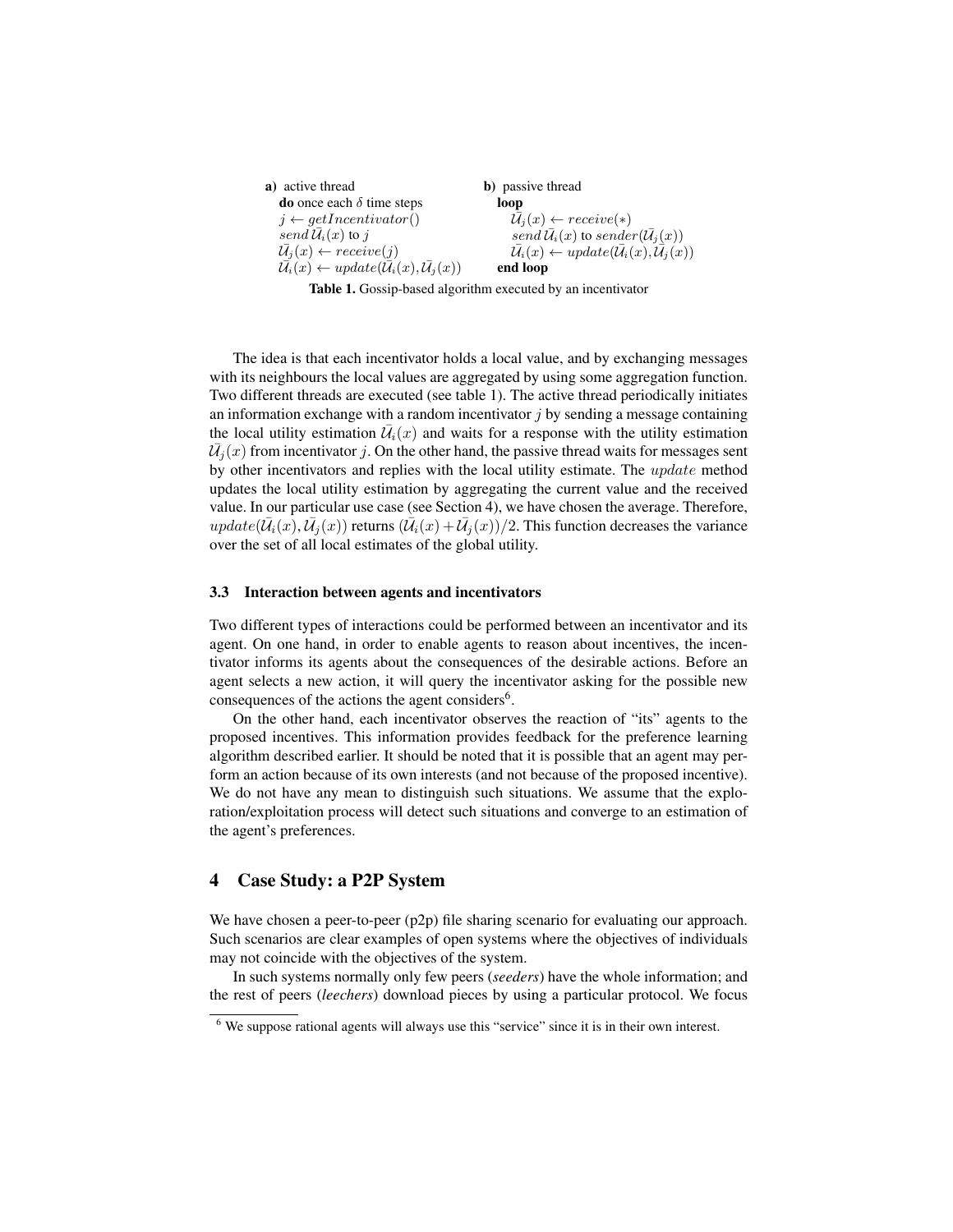on peers sharing a file with the BitTorrent protocol [3]. Following this protocol, a file is split in pieces of 256KB each and every piece is split in 16 sub-pieces called *blocks*. Peers exchange blocks and each block can be downloaded from different peers. For the sake of simplicity we leave out the phases in which peers and data are identified and peers get a list of neighbours to communicate with (view figure 1). We just focus on the phase carried out to get each block. In this phase, each peer sends a *bitfield* message to its neighbours asking for their file status. After that, the peer has to decide which neighbours will be asked for the next block to download. A *request* message is sent to the selected peers. When a peer receives a request message it has to decide whether the requested block will be uploaded or not. Once a peer accepts the request, it sends a *piece* message containing the requested block. Immediately, the receiver of the piece sends a *cancel* message to the other neighbours it asked for the same block. When the download is finished, a *have* message is sent to the agent's neighbours in order to update their file status.



Fig. 1. Simplified BitTorrent Protocol

### 4.1 P2P system model

Regarding the most common problems in p2p systems (e.g. non-cooperation of peers, flooding of the network, etc. [8]), the objectives of the system could be specified as follows: *i*) peers should download/upload as many files/blocks as possible in order to increase the number of available files; *ii)* the usage of the network should be as low as possible; and *iii)* the time spent on downloading files should be as short as possible in order to avoid an overload of the network. These objectives might be captured by a multi-attribute utility function as follows:

$$
\mathcal{U}(x) = \mathcal{U}_{files} \cdot w_0 + \mathcal{U}_{blocks}(x) \cdot w_1 + \mathcal{U}_{C_n}(x) \cdot w_2 + \mathcal{U}_{C_t}(x) \cdot w_3
$$

where,  $\mathcal{U}_{files}(x)$ , is the utility of the number of already downloaded files,  $\mathcal{U}_{blocks}(x)$ represents the utility of the number of downloading/uploading blocks in the state  $x$ , the greater the number of downloading/uploading blocks, the greater the utility is;  $\mathcal{U}_{C_n}(x)$ is the utility of the usage of the network in the state  $x$ , following the work presented in [11], we have defined this parameter as *network cost* and it represents the sum of the network usage of each message  $(c_{m_i})$  sent among agents. It is calculated as follows: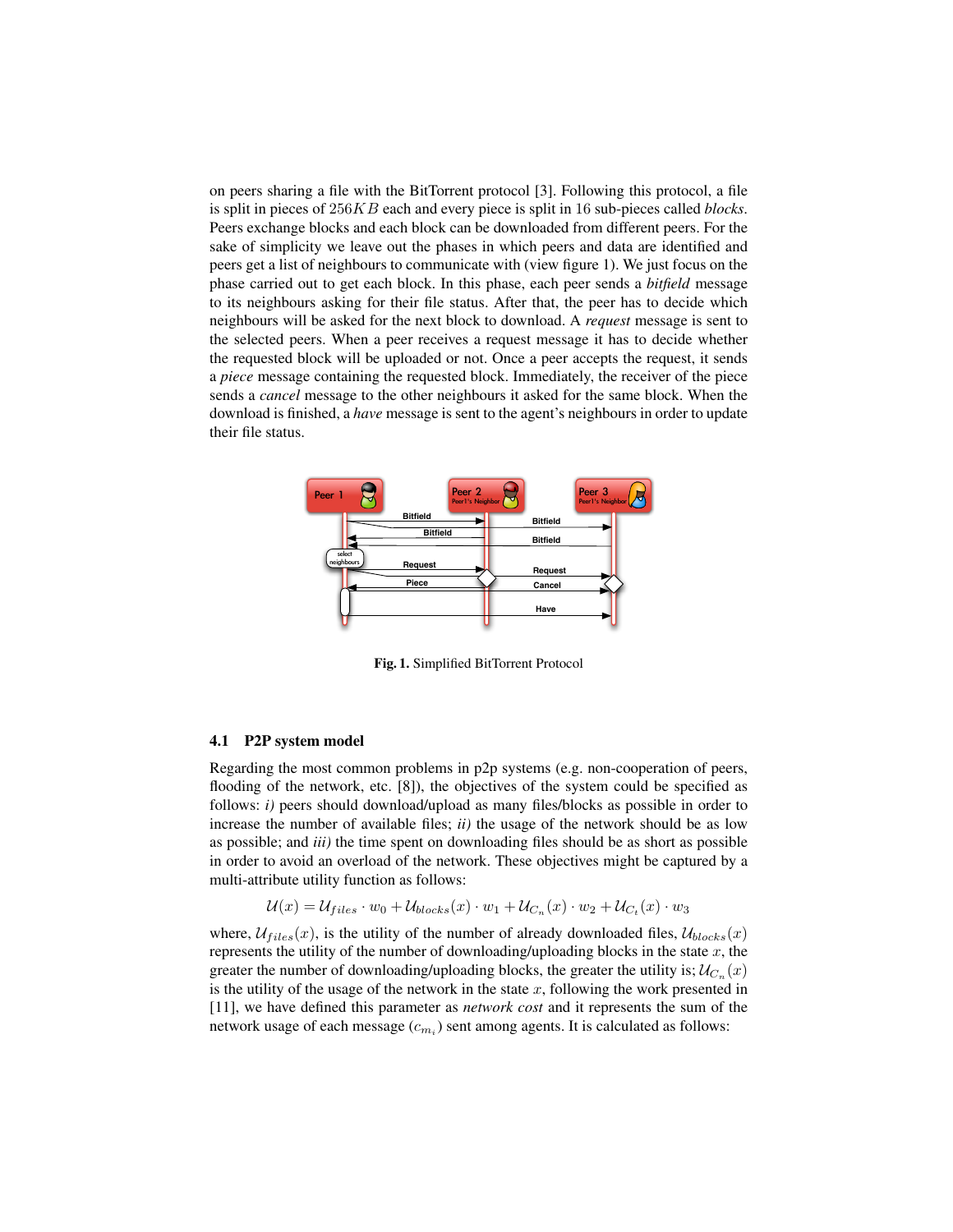$$
C_n = \sum_{i=0}^{\#msgs} c_{m_i} \text{ such that } c_{m_i} = m_{length} \cdot Lat(m_{org},m_{dst})
$$

where  $m_{lenath}$  is the length of a message, and  $Lat(m_{ora}, m_{dst})$  is the latency between the origin and destiny of the message<sup>7</sup>. The lower the network cost, the greater the utility is. Finally,  $U_{C_t}(x_j)$  is the utility of the time spent on downloading a file (*time*) *cost*). The shorter the time cost, the greater the utility of the system. The partial utilities  $\mathcal{U}_r$  are calculated, in case of maximization, as the ratio between the actual value of the parameter  $x$  divided by the maximum possible value of the current state  $(1 \text{ minus the})$ ratio in case of minimization).  $w_0, w_1, w_2, w_3$  allow us to weight each attribute.

### 4.2 Peer agent model

Peers are modelled as rational agents that follow their own preferences. We focus on two main decisions peers have to make: *i)* to decide to how many neighbours it will send a request message asking for the next block to download; and *ii)* to decide how many requests received from other peers are accepted (i.e.., how many piece messages are send). Accordingly, the action space of a peer is:  $A = \{send_{Piece}(n), send_{Request}(n),\}$  $skip$ }, where *n* is the number of neighbours it sends a piece or request message<sup>8</sup>.

Peers that join the system obtain a certain bandwidth. Furthermore, we assume that peers have to pay a regular fee in order to connect to the network. Besides, a peer has a file it is sharing and whose status can be partially/completed downloaded. When a peer joins the system it receives a list of peers (neighbours) it can contact. We assume that a peer knows the latency with all its neighbours<sup>9</sup>; and their file status is updated when *have* messages are received.

The attributes that may have some influence on a peer's preferences are bandwidth, fee, number of downloading/uploading blocks of a file and time spent on downloading a file. We capture such preferences through the following general multi-attribute utility function:

$$
\mathcal{U}(x) = \mathcal{U}_{bw}(x) \cdot w_4 + \mathcal{U}_{fee}(x) \cdot w_5 + \mathcal{U}_{down}(x) \cdot w_6 + \mathcal{U}_{up}(x) \cdot w_7 + \mathcal{U}_{t}(x) \cdot w_8
$$

where  $\mathcal{U}_{bw}(x)$  is the utility of the bandwidth rate - the bandwidth regarding to the available bandwidth;  $\mathcal{U}_{fee}(x)$  represents the utility of the fee that has to be paid to connect to the network;  $U_{down}(x)$  stands for the utility of the number of downloading blocks;  $\mathcal{U}_{un}(x)$  is the utility of the number of uploading blocks to other peers;  $\mathcal{U}_t(x)$  represents the utility of the time spent on downloading a file; and  $w_4, w_5, w_6, w_7, w_8$  are the weights assigned to each attribute.

Different kind of peers can be modelled by instantiating the weights of this utility function. For instance, we can model agents interested in having the greatest number of downloading blocks, or agents interested in having the lowest available bandwidth possible, etc.

 $<sup>7</sup>$  Latency is assumed to be constant and symmetric.</sup>

<sup>&</sup>lt;sup>8</sup> Note that the action that, for instance, sends two requests to neighbours 1 and 2 is different to the one that sends two requests to neighbours 1 and 3.

<sup>&</sup>lt;sup>9</sup> It can be easily calculated by using ping messages.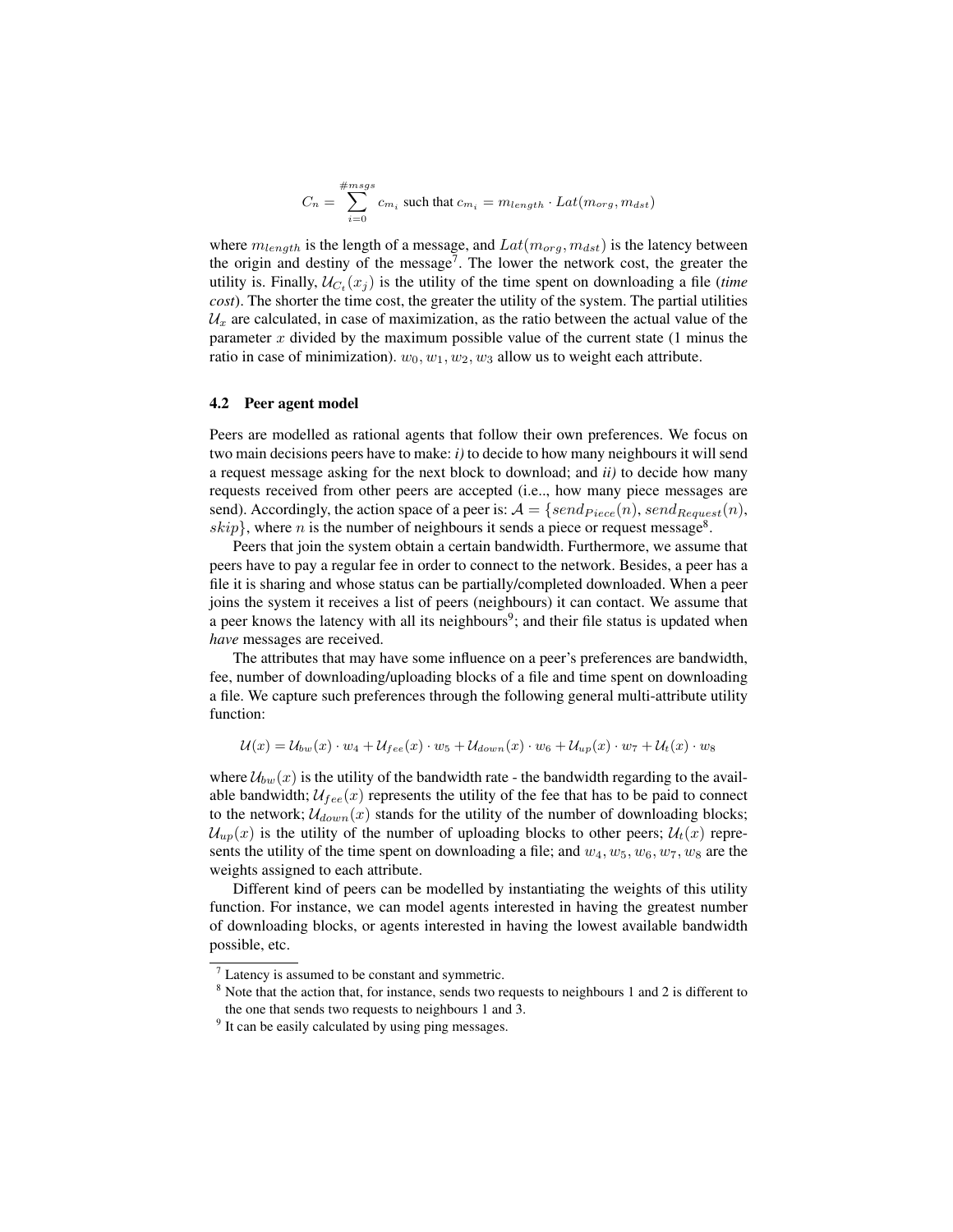### 4.3 Regulating the system

With the aim of improving the system's global utility, we have endowed the system with two different types of regulation mechanisms: a standard normative system, and our incentive mechanism.

The normative system is based on a set of norms coupled with penalties that are applied when norms are violated. In particular, three norms have been designed at design time, that is, before knowing the population of the system: N1: "It is prohibited to use more bandwidth than  $x\%$ "; N2: "A peer is obliged to upload a block when at least  $y\%$ of the bandwidth is available"; and N3: "It is prohibited to request a block to more than the  $z\%$  of neighbours"<sup>10</sup>. The set of norms is designed according to the global objective of the system. Norm violations are penalised with an increase of the fee in 5 units. Such violations are detected with a 100% efficiency.

Regarding the incentive mechanism, it is deployed by taking advantages of the own nature of p2p systems. That is, incentivators are located at network service providers. Thus, the communication among them will be fast. Incentivators are authorized to modify the bandwidth assigned to peers and the fees peers pay to connect to the network. So, the action spaces agent  $ag_i$ 's incentivator are  $Z_i = \{fee_{ag_i}, bw_{ag_i}\}$  and  $Y_{i, fee}$  ${value_{fee_{ag_i}} \in [value_{fee_{ag_i}}^{min}, value_{fee_{ag_i}}^{max}] }$  in case the attribute selected is the fee; or  $Y_{i,bw} = \{value_{bw_{ag_i}} \in [value_{bw_{ag_i}}^{min}, value_{bw_{ag_i}}^{max}] \}$  in case of bandwidth. The actions that can be incentivized by incentivators are  $send_{Piece}(n)$ ,  $send_{Request}(n)$  and  $skip$ , where  $n$  can be instantiated by a number of neighbours.

### 4.4 Experimental results

We have conducted some experiments to evaluate our proposal and to compare it to other approaches. We have used the following setup: we have instantiated the p2p system, where peers only have to exchange a single file of 15 blocks. The latencies among all peers are randomly distributed in the range  $[10, 400]$  ms and the bandwidths in [640, 1024, 2048, 4096] Mb/s. The fee an agent has to pay to connect the system is randomly selected in the range [10, 50] with steps of 5 units. In order to calculate the network cost measure of the system a message length for each kind of message is required. The following values have been assigned: piece message = 128Bytes, request and cancel message  $= 1$  Byte, and incentivators communication  $= 1$  Byte. The simulation environment has been developed at a synchronous way, that is, the execution is performed by time steps. Each time step is equivalent to 10ms, it means that a request/cancel message sent between two peers connected with a minimum latency of 10ms takes 1 time step to arrive. Moreover, each message has a ttl of 6 time steps since it arrives to the destiny, that is, a request, not answered in less than 6 time steps, will be discarded. The utility function of the system is weighted with the following parameters:  $w_0 = 0.5, w_1 = 0.2, w_2 = 0.125$  and  $w_3 = 0.175$ . Regarding the normative system, norms were initiated with  $x = 85\%, y = 25\%$  and  $z = 85\%$ . The learning algorithms in the incentive mechanism are initialised with  $\alpha = 0.9$  and  $\epsilon = 0.1$ . Besides, the qvalues are initialised optimistically with 1 (the maximum value) in order to assure more exploration at the beginning.

<sup>&</sup>lt;sup>10</sup> x, y, z are percentages that can be defined by the designer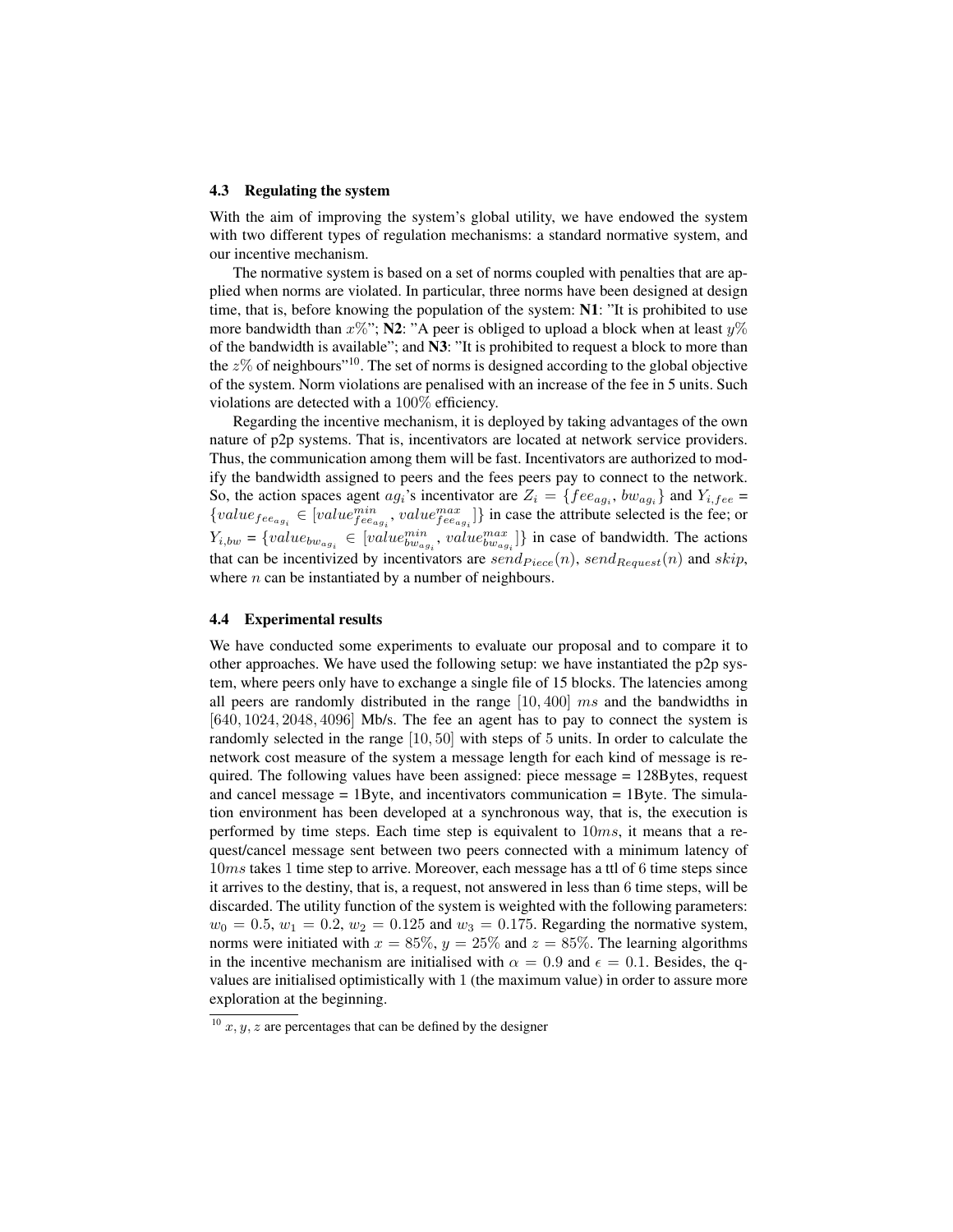Experiment 1: Non collaborative agents that are sensitive to the fee In this experiment the p2p system is populated with 50 peers. They are modelled as non collaborative agents. That is, they are interested in downloading blocks, but not in uploading. In addition, they are sensitive to modification in the fee they are paying for connecting to the network. This is captured by the following weights in their utility function:  $w_4 = 0.2$ ,  $w_5 = 0.399, w_6 = 0.3, w_7 = 0.001$  and  $w_8 = 0.1$ . Each peer receives a list of 2-4 neighbours that is randomly generated among all possible peers. Moreover, a 25%, as maximum, of peers are *seeders*, and the rest of them are *leechers*. All peers have, at least, 1 seeder as neighbour. Leechers have already downloaded between 0-14 blocks, that is, they aim to download between 1 and 15 blocks. In the normative system, norm violations are penalised with an increase of the fee in 5 units.



Fig. 2. Experimental results experiment 1

The experiment has been executed with four different configurations: *i)* without any regulation, *ii)* with the normative system, *iii)* with our proposal, and *iv)* with both, normative and incentive mechanisms at the same time. Figure 2(a) plots the average utility obtained by all peers participating in the system. As we can see, agents obtain the highest utility when the system is executed without any regulation mechanisms. That is obviously, because nothing restricts the freedom of agents to do what they want. The second best performance is of the incentive mechanism. The reason is that agents are regulated by giving incentives, that is, they are incentivized to perform in a cer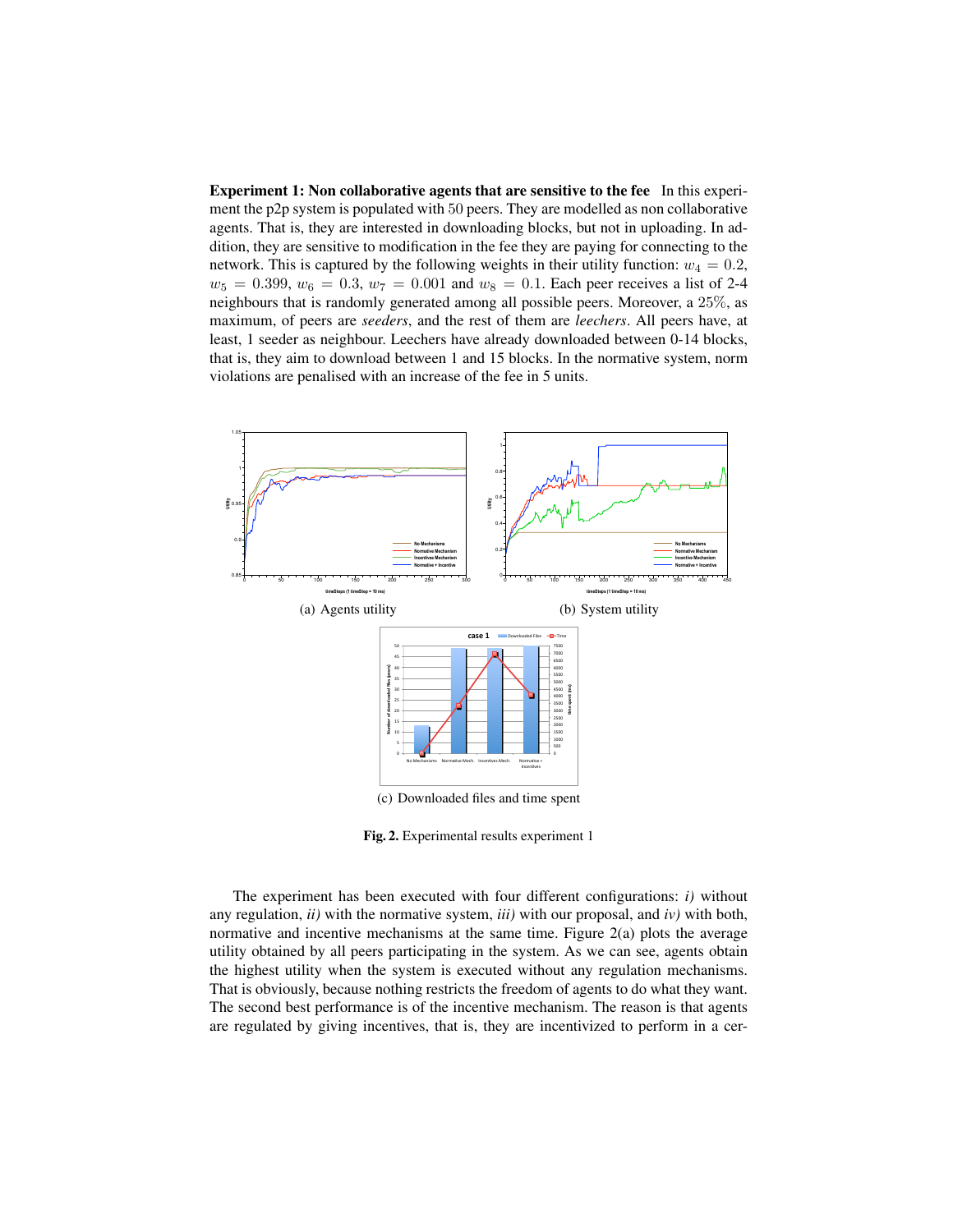tain manner by paying a lower fee, in this particular case. The normative system and the combination of both mechanisms work similarly "bad" regarding the agents utility. That happens because norms restrict agents' behaviour, so, their utility is lower because of the punishments. Regarding the system, figure 2(b) plots the evolution of the its utility for each configuration. It shows clearly that the systems utility is low if no regulation takes place. This was expected because the analysed population of peers does not behave according to the system's preferences. On the other hand, the normative and incentive mechanisms work similarly well. The incentive mechanism is a bit "slower" at the beginning due to the learning algorithm, that is, incentivators have to discover that the money is the attribute that has influence on the peers. Finally, the combination of incentive and normative is the one that performs best. It could happen because norms restrict the valid actions and the incentive mechanism induces agents to perform the desirable actions, so utility is always improved. This is also shown in figure  $2(c)$ , which compares the four mechanisms regarding to the number of peers that are able to download the whole file and the time spent on it. By using the combination of incentive and normative, all peers (50) are able to download the whole file. On the other hand, 49 peers are able to download the file when using the incentive and the normative mechanisms respectively. However, the time spent is higher in case of the incentive mechanism, due to the learning process, as it has been pointed out previously.

Concluding, in the case of previous knowledge about the agents preferences and where norms have been designed by taking into account such information, the incentive mechanism works similar to the normative system.

Experiment 2: Non collaborative agents that are not sensitive to the fee In this case the system is populated by 50 peers that are not collaborative as well. This is captured by the following weights in their utility function:  $w_4 = 0.2, w_5 = 0.001, w_6 = 0.001$ 0.399,  $w_7 = 0.001$  and  $w_8 = 0.399$ . We have specifically chosen a peer population that is not sensitive to changes in the fee they are paying, e.g., they do not care about increasing fees. This can be seen from the weights in the agents' utility function (in particular  $w_5 = 0.001$ ). This describes a case where the designed norms (all based on an increase in the fee as a punishment) will not be very effective for the given population of agents. Figure 3(a) plots the average utility obtained by all peers. The results are clearly better when the incentive mechanism is employed, either alone or coupled with the normative system. The results are clearly better when the incentive mechanism is employed. Implicitly, this mechanisms is able to identify that instead of the fee, the bandwidth has an influence on peers' utility. It uses changes in the available bandwidth to make the upload of blocks to other peers attractive. Regarding the system, figure 3(b) plots the utility of the system when it is regulated by the different mechanisms. As it was expected, the system improves its performance when it is regulated by the incentive mechanism because it is able to influence agents' behaviour regarding the sending of their blocks. Finally, in figure 3(c) we can see the number of peers that are able to download the whole file. In the case of normative and no mechanisms, none of the peers are able to download the files, only the initial seeders have the whole file, that is why the time spent on downloading the files is zero. On the other hand, with the incentive mechanism 48 out of 50 peers download the whole file, by spending 7640ms.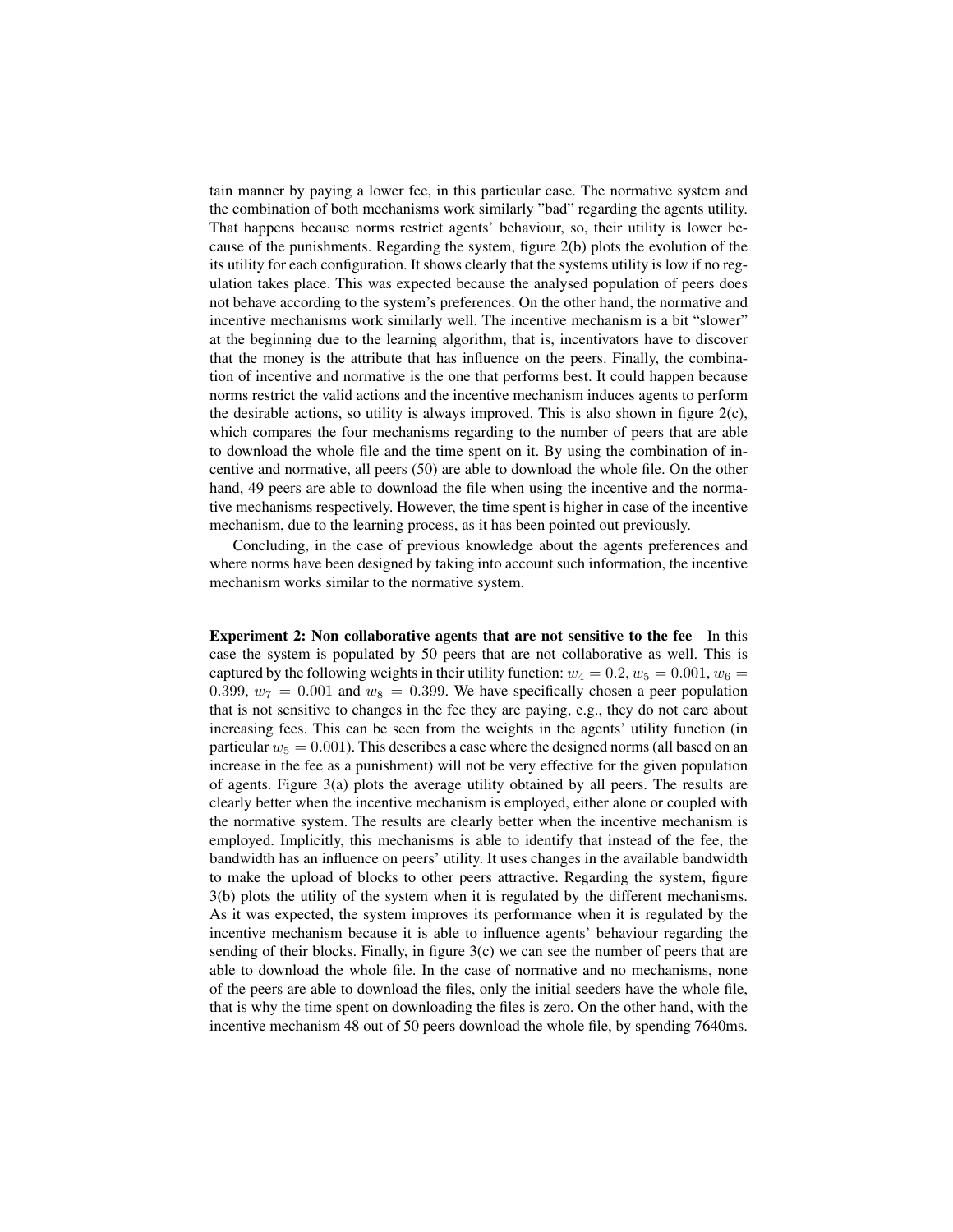

Fig. 3. Experimental results experiment 2

In contrast, when the incentive mechanism is coupled with the normative system the results are improved and 49 out of 50 peers download the whole file spending less time (6770ms). This may be due to the fact that the influence of the fee on the utility of agents is not zero, and thus, the punishments together with the incentives may have a better behaviour.

It is important to note that the overhead introduced as a consequence of the gossip algorithm is taken into consideration in the *network cost* attribute calculated in the system utility function. That means, the incentive mechanism is beneficial even if the overhead is taken into account. The experiment makes clear that a normative system does not fulfil its goal if the agents are not sensitive to the applied punishments. In contrast, the proposed incentive mechanism is able to adapt to such situations.

# 5 Related Work

Many approaches have been proposed, in the field of multi-agent organisations, to regulate the activities of agents in a MAS [6, 4]. In most of them, the concept of *norm* appears as a main piece. Some approaches, like [6], focus on defining the set of allowed actions in each possible state of the system and assure that agents are just allowed to perform the valid actions. We think our approach is compatible with such approaches. Our work can be used for inducing a particular action, among all possible valid actions, optimising in that way the system's efficiency. Other approaches, like [4], propose to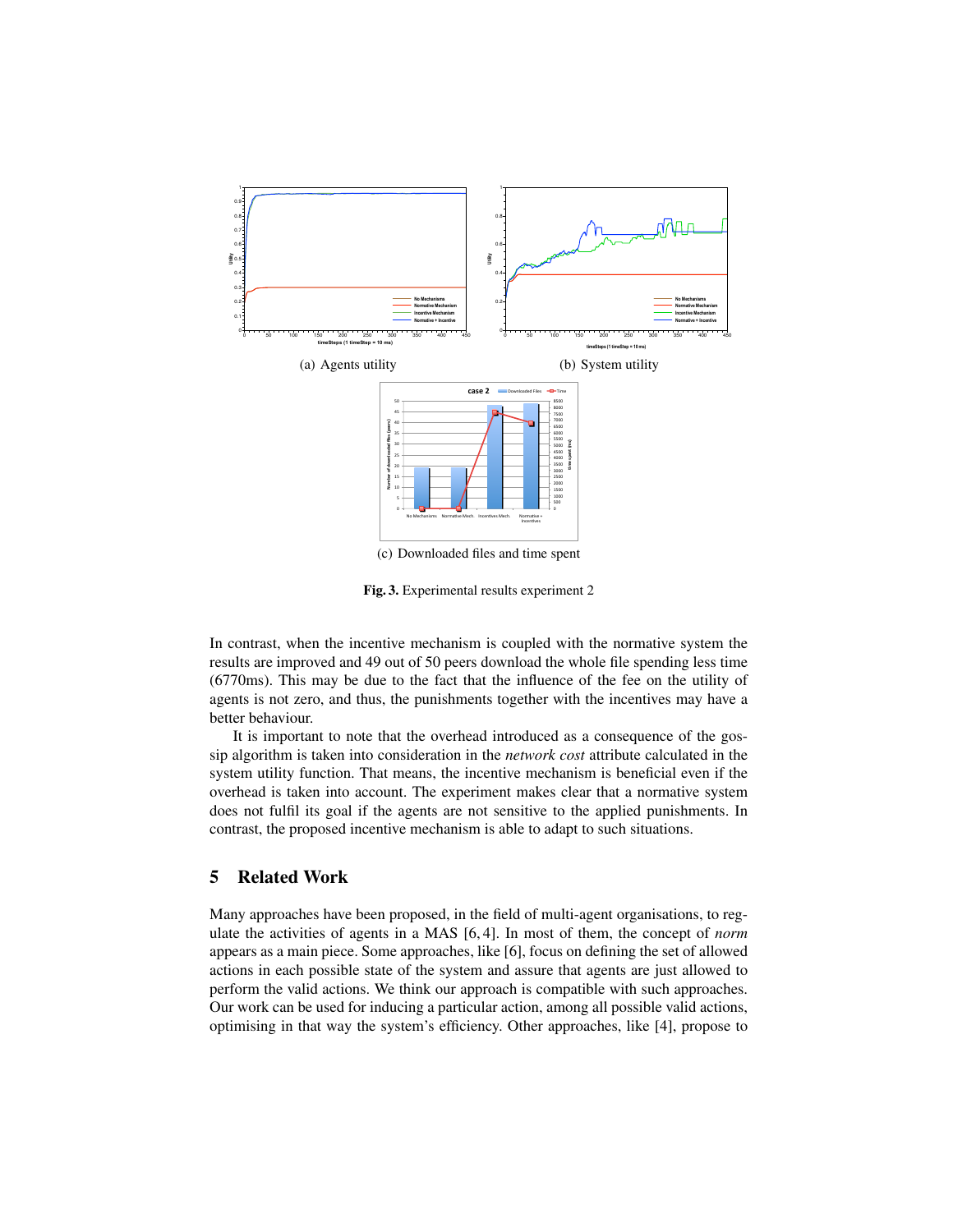couple norms with penalties/rewards which give agents the possibility to violate a norm. In these approaches norms are usually defined at designed time, what implies that some assumptions are made with regard to the agent population (e.g. the attributes that have an influence on agent's preferences). In our work, we do not assume a priori knowledge about agents' preferences; our approach tries to learn such preferences for each agent and, thus, provides a basis for an individualised incentivation/punishment mechanism.

Our work is quite related to mechanism design [12], as it aims at influencing the behaviour of rational agents in a desired direction. However, instead of directly defining the (interactions) rules of the system, we try to achieve desired behaviour of agents by modifying their environment at runtime (i.e. agents interact only through environment). Furthermore, we do not assume that the agents' pay-off functions are known, but we intend to learn which of the environment attributes are relevant for an agent's pay-off, so as to dynamically adjust incentives for it at runtime.

Recently, some papers have been published with a similar focus as ours [14, 5, 16, 17]. All of them address the same problem, how to influence agents' behaviour in order to induce some desirable behaviour. As solution they focus on formal approaches based on environment design techniques, incentive based approaches and behaviour cultivation. They prove by experimental results that their approaches effectively induce desirable behaviour. However, they do not deal with scalability issues. Thus, the main contribution of our work regarding to them, is that we propose to deploy the mechanism by using an infrastructure where the control and computation is distributed.

Regarding p2p systems, in [11] the authors propose to regulate and adapt a p2p system by learning and establishing new social conventions with the aim of improving the system's performance. The main difference to our work is that they assume a certain control over agents, because when a new convention is learnt, it is established and assumed that agents will follow it. Other works have proposed incentive-based solutions for  $p2p$  related problems (e.g., [8]). However, it is usually assumed that some attribute have an influence on peers' preferences and punishments and incentives are defined based on this assumption.

# 6 Conclusion

In this paper we have put forward an incentive mechanism that is able to induce desirable behaviour by modifying the consequences of actions in open MAS. The mechanism tries to discover which attributes have some influence on agents' preferences and learns how agents can be incentivized. It is deployed by using an infrastructure based on institutional agents called *incentivators*. The incentivators use the Q-learning algorithm to discover agents' preferences by observing how they react to modifications in the environment. Moreover, they learn – in a cooperative way, using Q-learning and a gossip-based reward calculation algorithm – which joint actions should be incentivized in order to increase the utility of the system. Finally, the proposed mechanism has been tested in a p2p file sharing scenario, showing that it is a valid alternative to standard normative systems. In particular it outperforms regulation mechanisms based on fixed norms if the design assumptions of such norms are not fulfilled.